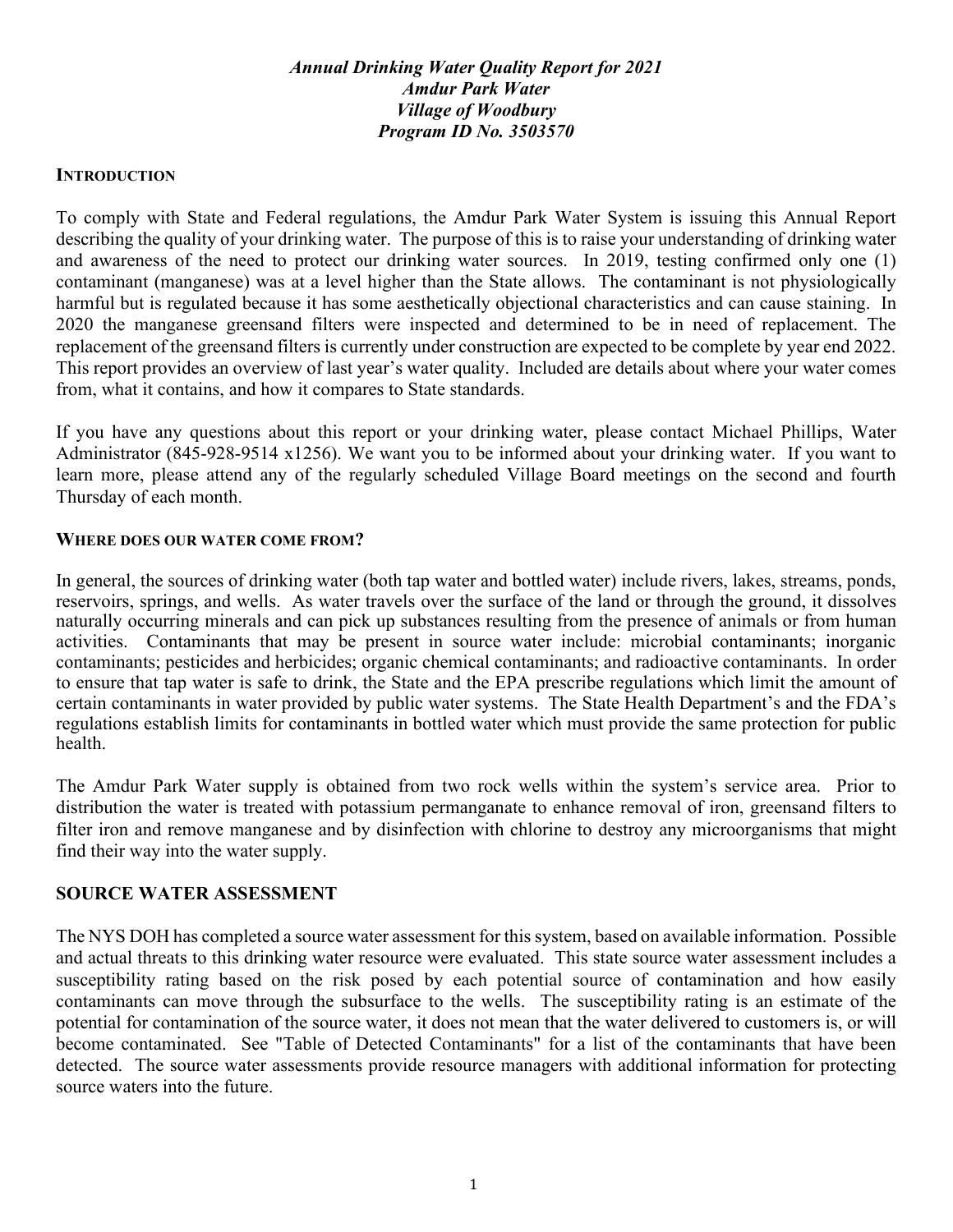As mentioned before, our water is derived from two drilled rock wells. The source water assessment has rated these wells as having a medium susceptibility to microbials and nitrates and petroleum products. These ratings are due primarily to the close proximity of SPDES permitted discharge facilities (industrial/commercial facilities that discharge wastewater into the environment and are regulated by the state and/or federal government) and the low-level residential activity located in the assessment area. In addition, the wells draw from a confined aquifer with the estimated recharge area within the selected time of travel and the overlying soils may not provide adequate protection from potential contamination. While the source water assessment rates our wells as being susceptible to microbials, please note that your water is disinfected to ensure that the finished water delivered into your home meets New York State's drinking water standards for microbial contamination.

A copy of the assessment, including a map of the assessment area, can be obtained by contacting us, as noted in this report.

## **FACTS AND FIGURES**

The water system serves a population of approximately 180 people through 49 service connections. The total amount of water produced in 2021 was 3,568,500 gallons. The daily average of water treated and pumped into the distribution system was 9,777 gallons per day. Our highest single day was 21,400 gallons per day. The amount of water delivered to customers was 2,950,120 gallons. The total used for filter backwash in treatment of the supply was 356,600 gallons. This leaves an unaccounted water of approximately 261,780 gallons or 717 gallons per day (7.34%) which can be attributed to watermain breaks, normal system losses, inaccuracies of water meters and other un-metered use. In 2021, the annual average water charge for a typical user was \$124.

## **ARE THERE CONTAMINANTS IN OUR DRINKING WATER?**

As the State regulations require, we routinely test your drinking water for numerous contaminants. These contaminants include: total coliform, inorganic compounds, nitrate, nitrite, lead and copper, volatile organic compounds, total trihalomethanes, haloacetic acids, radiological and synthetic organic compounds. The table presented below depicts which compounds were detected in your drinking water. The State allows us to test for some contaminants less than once per year because the concentrations of these contaminants do not change frequently. Some of our data, though representative, are more than one year old.

It should be noted that all drinking water, including bottled drinking water, may be reasonably expected to contain at least small amounts of some contaminants. The presence of contaminants does not necessarily indicate that water poses a health risk. More information about contaminants and potential health effects can be obtained by calling the EPA's Safe Drinking Water Hotline (800-426-4791) or the Orange County Health Department at (845- 291-2331).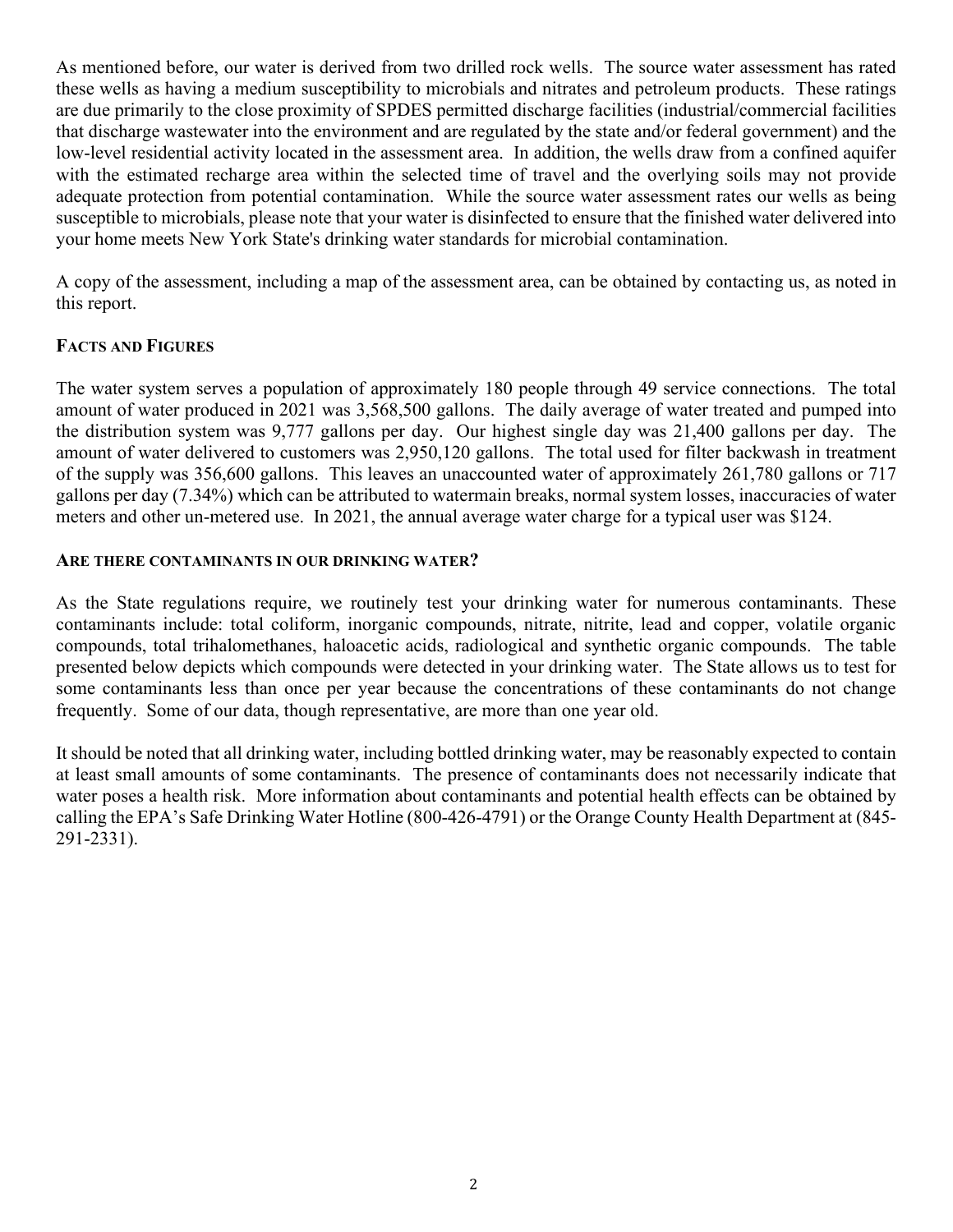| <b>Table of Detected Contaminants</b>              |                     |                   |                                                    |                     |                |                                     |                                                                                                                                                       |
|----------------------------------------------------|---------------------|-------------------|----------------------------------------------------|---------------------|----------------|-------------------------------------|-------------------------------------------------------------------------------------------------------------------------------------------------------|
| Contaminant                                        | Violation<br>Yes/No | Date of<br>Sample | Level<br>Detected<br>(Range)                       | Unit<br>Measurement | MCLG           | Regulatory Limit<br>(MCL, TT or AL) | Likely Source of<br>Contamination                                                                                                                     |
| <b>Inorganic Contaminants</b>                      |                     |                   |                                                    |                     |                |                                     |                                                                                                                                                       |
| Barium                                             | No                  | 10/3/2019         | 0.0208                                             | $mg/l^1$            | 2.0            | $MCL=2.0$                           | Erosion of natural deposits.                                                                                                                          |
| Chloride                                           | N <sub>o</sub>      | 10/1/2019         | 83.2                                               | mg/l                | N/A            | $MCL=250$                           | Naturally occurring                                                                                                                                   |
| Iron (see Note 3)                                  | N <sub>o</sub>      | 10/3/2019         | 83.1                                               | $\frac{u g}{l^2}$   | N/A            | $MCL=300$                           | Naturally occurring                                                                                                                                   |
| Lead (see Note 4)                                  | No                  | 8/2019<br>9/2019  | $90^{th} = 4.0$<br>$(Range = ND)$<br>to $4.75$ )   | $\frac{u}{g}$       | $\overline{0}$ | $AL=15.0$                           | Corrosion of household<br>plumbing systems                                                                                                            |
| Copper (See Note 4)                                | No                  | 8/2019<br>9/2019  | $90^{th} = 0.1020$<br>$(Range = ND)$<br>to 0.1480) | mg/l                | 1.3            | $AL=1.3$                            | Corrosion of household<br>plumbing systems                                                                                                            |
| Sulfate                                            | N <sub>o</sub>      | 10/3/2019         | 37.1                                               | mg/l                | N/A            | $MCL=250$                           | Naturally occurring                                                                                                                                   |
| Sodium                                             | N <sub>o</sub>      | 10/3/2019         | 17.9                                               | mg/l                | N/A            | NOTE 5                              | Naturally occurring                                                                                                                                   |
| Manganese (See Note 7)                             | Yes                 | 10/3/2019         | 1,430                                              | $\frac{u}{g}$       | N/A            | $MCL=300$                           | Naturally occurring                                                                                                                                   |
| Mercury                                            | N <sub>o</sub>      | 10/4/2019         | 0.2                                                | ug/l                | 2.0            | 2.0                                 | Erosion of natural deposits.                                                                                                                          |
| Nickel                                             | N <sub>o</sub>      | 10/3/2019         | 0.9                                                | $\frac{u}{g}$       | N/A            | N/A                                 | Naturally occurring                                                                                                                                   |
| Zinc                                               | N <sub>o</sub>      | 10/2/2019         | 0.0651                                             | mg/l                | N/A            | $MCL=5$                             | Naturally occurring                                                                                                                                   |
| <b>Disinfection Byproducts</b>                     |                     |                   |                                                    |                     |                |                                     |                                                                                                                                                       |
| Five Haloacetic Acids (HAA5)                       | No                  | 8/26/2020         | 1.5                                                | $\frac{u}{g}$       | N/A            | $MCL = 60$                          | <b>Byproduct of drinking</b><br>water disinfection needed<br>to kill harmful organisms.                                                               |
| <b>Total Trihalomethanes</b><br>(TTHMs) see Note 6 | No                  | 8/26/2020         | 5.2                                                | ug/l                | N/A            | $MCL=80$                            | Byproduct of drinking<br>water chlorination needed<br>to kill harmful organisms.<br>TTHMs are formed when<br>source water contains<br>organic matter. |

#### **Notes:**

1 Milligrams per liter (mg/l) or parts per million (ppm).

2 Micrograms per liter (ug/l) or parts per billion (ppb).

- 3 Iron has no health effects. At 1,000 ug/l a substantial number of people will note the bitter astringent taste of iron. Also, at this concentration, it imparts a brownish color to laundered clothing and stains plumbing fixtures with a characteristic rust color. Staining can result at levels of 50 ug/l, lower than those detectable to taste buds. Therefore, the MCL of 300 ug/l represents a reasonable compromise as adverse aesthetic effects are minimized at this level. Many multivitamins may contain 3,000 or 4,000 micrograms of iron per capsule.
- <sup>4</sup> The level presented represents the 90<sup>th</sup> percentile of 10 sites tested. A percentile is a value on a scale of 100 that indicates the percent of a distribution that is equal to or below it. The 90<sup>th</sup> percentile is equal to or greater than 90% of the lead and copper values detected at your water system. In this case, 10 samples were collected throughout the water system and the 90<sup>th</sup> percentile value was 4.0 ug/l for lead and water system. 0.1020 mg/l for copper. The action levels for lead and copper were not exceeded in any of the sites tested.
- 5 Water containing more than 20 mg/l of sodium should not be used for drinking by people on severely restricted sodium diets. Water containing more than 270 mg/l of sodium should not be used for drinking by people on moderately restricted sodium diets.

6 TTHM's - chloroform, bromodichloromethane, dibromochloromethane, and bromoform

7 The Food and Nutrition Board of the National Research Council determined an estimated safe and adequate daily dietary intake of manganese to be 2,000-5,000 micrograms for adults. However, many peoples diets lead them to consume even higher amounts of manganese, especially those who consume high amounts of vegetable or are vegetarian. The infant population is of greatest concern. It would be better if the drinking water were not used to make infant formula since it already contains iron and manganese. Excess manganese produces a brownish color in laundered goods and impairs the taste of tea, coffee, and other beverages. Concentrations may cause a dark brown or black stain on porcelain plumbing fixtures. As with iron, manganese may form a coating on distribution pipes. These may slough off, causing brown blotches on laundered clothing or black particles in the water.

#### **Definitions:**

*Maximum Contaminant Level*(MCL): The highest level of a contaminant that is allowed in drinking water. MCLs are set as close to the MCLGs as feasible.

*Maximum Contaminant Level Goal* (MCLG): The level of a contaminant in drinking water below which there is no known or expected risk to health. MCLGs allow for a margin of safety.

*Maximum Residual Disinfectant Level* (MRDL): The highest level of a disinfectant allowed in drinking water. There is convincing evidence that addition of a disinfectant is necessary for control of microbial contaminants.

*Maximum Residual Disinfectant Level Goal* (MRDLG): The level of a water disinfectant below which there is no known or expected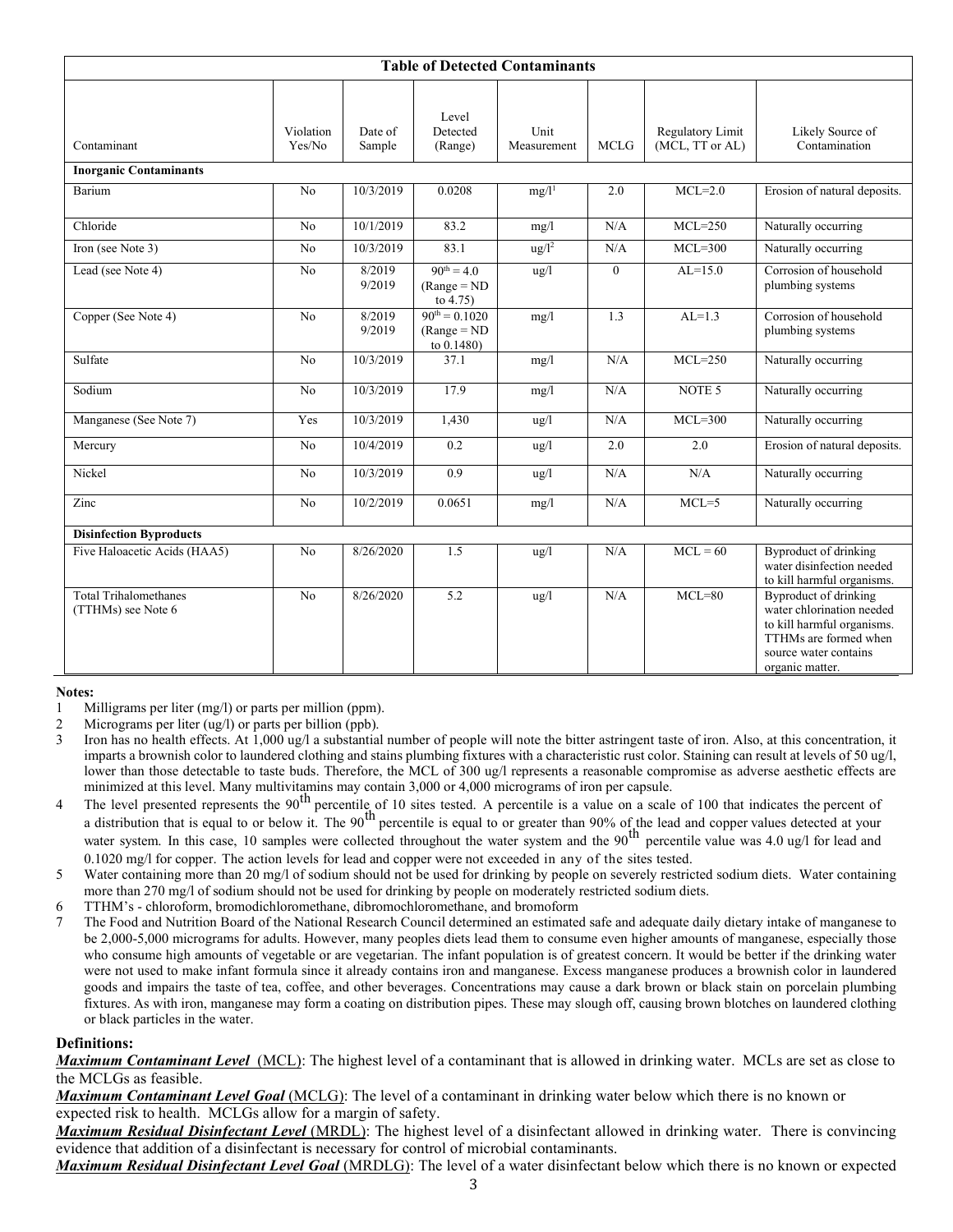risk to health. MRDLG's do not reflect benefits of the use of disinfectants to control microbial contamination.

*Action Level* (AL): The concentration of a contaminant, which, if exceeded, triggers treatment or other requirements, which a water system must follow.

*Non-Detects* (ND): Laboratory analysis indicates that the constituent is not present.

*Treatment Technique* (TT): A required process intended to reduce the level of a contaminant in drinking water.

### **WHAT DOES THIS INFORMATION MEAN?**

The results of testing show that Manganese has been exceeded in our water supply. It has been determined that the filters need to be replaced which is now in progress. The Food and Nutrition Board of the National Research Council determined an estimated safe and adequate daily dietary intake of manganese to be 2,000-5,000 micrograms for adults. However, many people's diets lead them to consume even higher amounts of manganese, especially those who consume high amounts of vegetables or are vegetarian. The infant population is of greatest concern. It would be better if the drinking water were not used to make infant formula since it already contains iron and manganese. Excess manganese produces a brownish color in laundered goods and impairs the taste of tea, coffee, and other beverages. Concentrations may cause a dark brown or black stain on porcelain plumbing fixtures. As with iron, manganese may for a coating on distribution pipes. These may slough off, causing brown blotches on laundered clothing or black particles in the water. We are correcting this by replacement of the filters.

We are required to present the following information on lead in drinking water:

If present, elevated levels of lead can cause serious health problems, especially for pregnant women, infants, and young children. It is possible that lead levels at your home may be higher than at other homes in the community as a result of materials used in your home's plumbing. Village of Woodbury is responsible for providing high quality drinking water, but cannot control the variety of materials used in plumbing components. When your water has been sitting for several hours, you can minimize the potential for lead exposure by flushing your tap for 30 seconds to 2 minutes before using water for drinking or cooking. If you are concerned about lead in your water, you may wish to have your water tested. Information on lead in drinking water, testing methods, and steps you can take to minimize exposure is available from the Safe Drinking Water Hotline (1-800-426-4791) or at http://www.epa.gov/safewater/lead.

### **IS OUR WATER SYSTEM MEETING OTHER RULES THAT GOVERN OPERATIONS?**

Our system was in violation of exceeding a drinking water standard for manganese. Our system was in compliance with all other applicable State drinking water operating, monitoring and reporting requirements.

## **DO I NEED TO TAKE SPECIAL PRECAUTIONS?**

Although our drinking water met or exceeded state and federal regulations, some people may be more vulnerable to disease causing microorganisms or pathogens in drinking water than the general population. Immunocompromised persons such as persons with cancer undergoing chemotherapy, persons who have undergone organ transplants, people with HIV/AIDS or other immune system disorders, some elderly, and infants can be particularly at risk from infections. These people should seek advice from their health care provider about their drinking water. EPA/CDC guidelines on appropriate means to lessen the risk of infection by Cryptosporidium, Giardia and other microbial pathogens are available from the Safe Drinking Water Hotline (800-426-4791).

## **WHY SAVE WATER AND HOW TO AVOID WASTING IT?**

To meet present and future demands, there are a number of reasons why it is important to conserve water:

- ♦ Saving water saves energy and some of the costs associated with both of these necessities of life;
- ♦ Saving water reduces the cost of energy required to pump water and the need to construct costly new wells, pumping systems and water towers; and